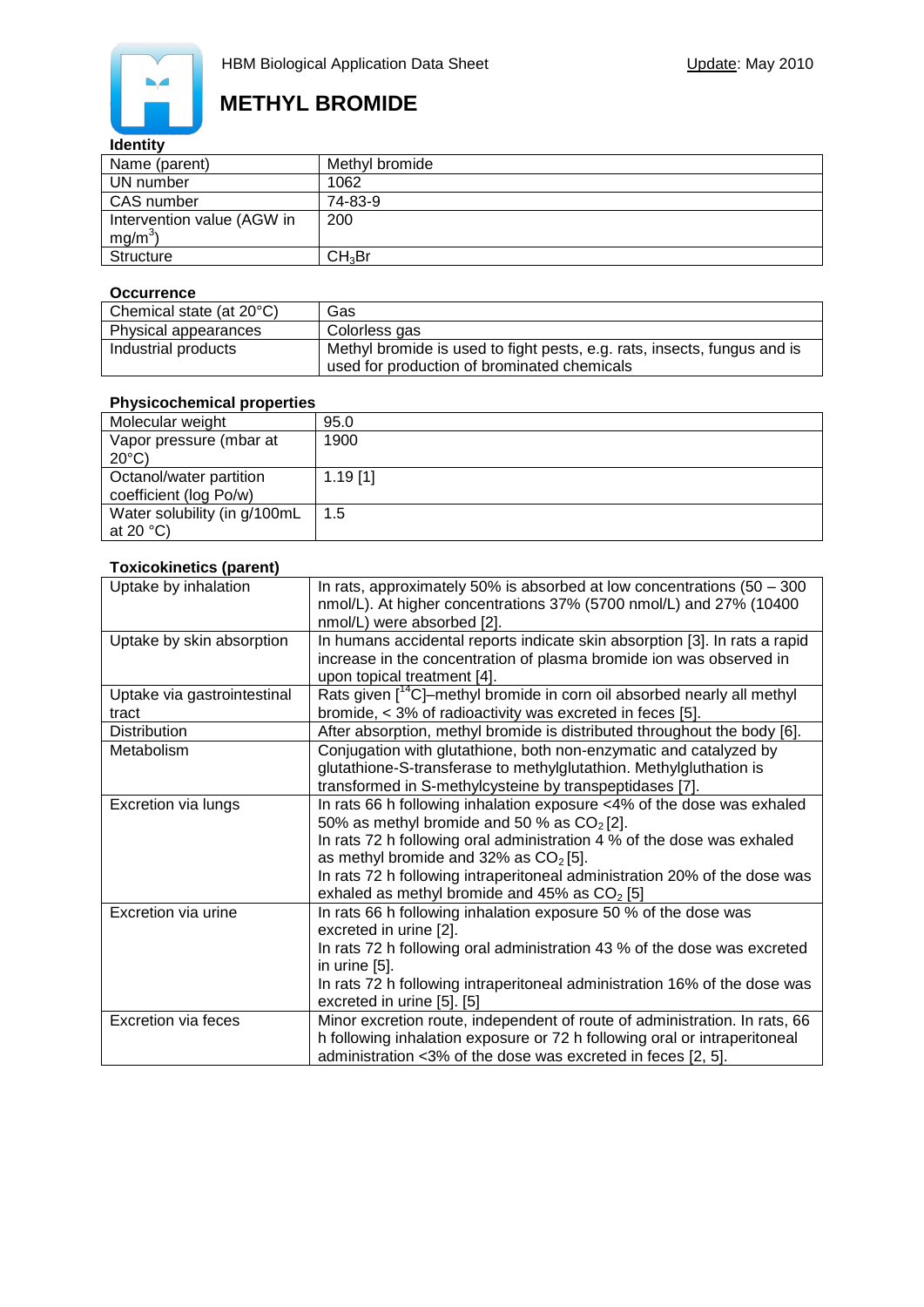### **Toxicodynamics**

| Mechansisms of                                       | Neurological toxicity, lung injury: edema and hemorrhagic lesions, renal                                                                                                                                                                                                                                                                                                                                                                                   |
|------------------------------------------------------|------------------------------------------------------------------------------------------------------------------------------------------------------------------------------------------------------------------------------------------------------------------------------------------------------------------------------------------------------------------------------------------------------------------------------------------------------------|
| toxicity                                             | toxicity, irritation of the eyes and skin                                                                                                                                                                                                                                                                                                                                                                                                                  |
| Classifications for                                  | Group 3, IARC [8]                                                                                                                                                                                                                                                                                                                                                                                                                                          |
| carcinogenicity                                      |                                                                                                                                                                                                                                                                                                                                                                                                                                                            |
| Classifications for<br>reprotoxicity                 | Exposure of femal rats to dose levels up to 30 mg/kg/day and female rabbits<br>to dose levels up to 10 mg/kg/day, during gestation days 6 to 15, were not<br>fetotoxic or teratogenic to rat and rabbit fetuses. At these levels, maternal<br>toxicity was evident [9].                                                                                                                                                                                    |
|                                                      | From a two-generation study in rats it was concluded that total bromine<br>residues in the diet at levels of up to 500 ppm do not affect reproductive<br>performance including viability of offspring in rats [10].<br>In male animals, effects on the testes (delayed formation of spermatozoa,<br>tubular degeneration, atrophy) have been observed in rats and mice exposed<br>to 160-405 ppm for 1-6 weeks or 120 ppm for 13 weeks, cited in ATSDR [6] |
| <b>Classifications for</b><br>sensitizing properties | Not classified                                                                                                                                                                                                                                                                                                                                                                                                                                             |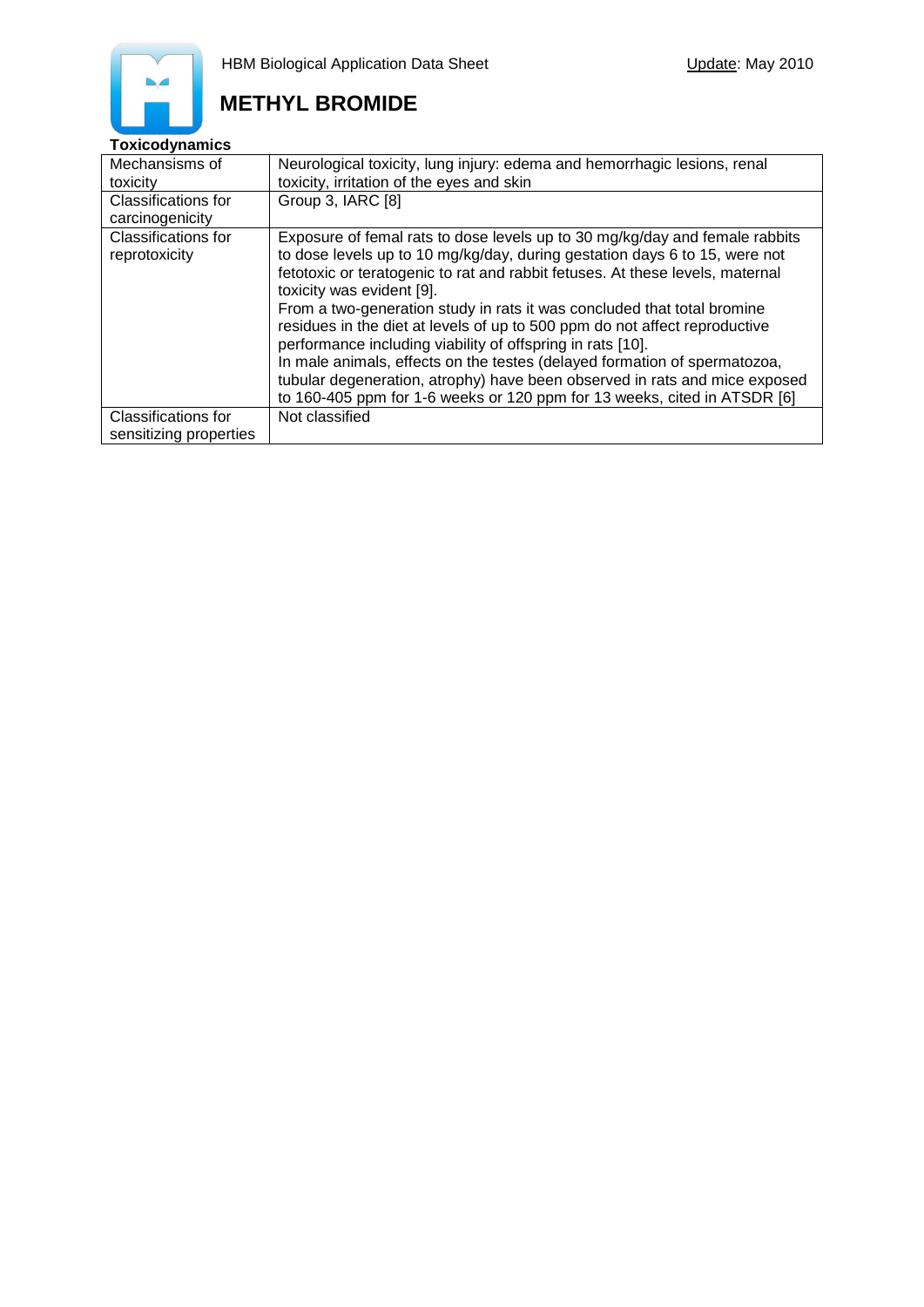

**Biological monitoring**

| <b>Biomarkers</b>                   | S-Methylcysteine<br>adduct in<br>hemoglobin                                                       | S-methylcysteine<br>albumin adducts                                  | <b>Bromide in whole</b><br>blood                                          | <b>Bromide in</b><br>plasma                                                                                | <b>Bromide in serum</b>                                                                                                                                                              | <b>Bromide in urine</b>                                                                    |
|-------------------------------------|---------------------------------------------------------------------------------------------------|----------------------------------------------------------------------|---------------------------------------------------------------------------|------------------------------------------------------------------------------------------------------------|--------------------------------------------------------------------------------------------------------------------------------------------------------------------------------------|--------------------------------------------------------------------------------------------|
| Molecular<br>weight                 | 135.18                                                                                            | 135.18                                                               | 79.904                                                                    | 79.904                                                                                                     | 79.904                                                                                                                                                                               | 79.904                                                                                     |
| Involved<br>enzymatic<br>metabolism | Glutathion-S-<br>transferase,<br>transpeptidases [7]                                              | Glutathion-S-<br>transferase,<br>transpeptidases [7]                 | Nucleophilic<br>displacement of the<br>bromide ion [6]                    | Nucleophilic<br>displacement of the<br>bromide ion [6]                                                     | Nucleophilic displacement of<br>the bromide ion [6]                                                                                                                                  | Nucleophilic<br>displacement of<br>the bromide ion [6]                                     |
| Biological<br>material              | <b>Blood</b>                                                                                      | <b>Blood</b>                                                         | <b>Blood</b>                                                              | <b>Blood</b>                                                                                               | <b>Blood</b>                                                                                                                                                                         | Urine                                                                                      |
| Type of<br>sample                   | <b>Blood</b>                                                                                      | <b>Blood</b>                                                         | <b>Blood</b>                                                              | <b>Blood</b>                                                                                               | <b>Blood</b>                                                                                                                                                                         | Morning spot urine                                                                         |
| Sampling<br>strategy                | Adducts are stable<br>during the lifespan<br>of globin (126<br>days)                              | $< 1$ month                                                          | $<$ 1 month                                                               | $<$ 1 month                                                                                                | $<$ 1 month                                                                                                                                                                          | $<$ 1 month                                                                                |
| Excretion<br>pattern                | Globin adducts are<br>stable during the<br>lifespan of globin,<br>approximately 120<br>days. [11] | <b>Biological half-life</b><br>of albumin is 20<br>days [11]         | Half-life of 12 days<br>in healthy people,<br>cited in ATSDR [6].         | <b>Biological half-life</b><br>bromide in<br>humans: 10-12<br>days [14, 15]                                | Biological half-life of the<br>bromide-ion is $10 - 12$ days<br>$[16]$                                                                                                               | Slow first order<br>process with a half-<br>life ranging from<br>10.5 to 14 days<br>$[17]$ |
| <b>Materials</b>                    | Vacutainer tubes,<br>containing<br>coagulant (e.g.<br>heparin, EDTA)                              | Vacutainer tubes,<br>containing<br>coagulant (e.g.<br>heparin, EDTA) | <b>Blood collection</b><br>tube with<br>anticoagulant, e.g<br><b>EDTA</b> | <b>Blood collection</b><br>tube with lithium<br>heparin                                                    | Hard plastic or glass<br>collection tube without any<br>anticoagulant                                                                                                                | nitric acid rinsed<br>high density<br>polyethylene<br>bottles [18]                         |
| Transportation                      | $-20^{\circ}$ C                                                                                   | $-20^{\circ}$ C                                                      | $-20^{\circ}$ C                                                           | $-20^{\circ}$ C [19]                                                                                       | $-20^{\circ}$ C                                                                                                                                                                      | Cooled (chilled in<br>with gel ice) [18]                                                   |
| Storage                             | $-20^{\circ}$ C                                                                                   | $-20^{\circ}$ C                                                      | -20°C [20]                                                                | $-20^{\circ}$ C                                                                                            | $-20^{\circ}$ C [21]                                                                                                                                                                 | -30°C [22]                                                                                 |
| <b>Stability</b>                    | Not reported                                                                                      | Not reported                                                         | Not reported                                                              | 7 days at -20°C<br>(bromate) [19]                                                                          | Not reported                                                                                                                                                                         | Not reported                                                                               |
| Pretreatment                        | <b>Isolation of</b><br>hemoglobin and<br>Edman<br>degradation                                     | Isolation of albumin                                                 |                                                                           | Plasma was<br>treated with<br>acetonitrile to<br>precipitate bulk<br>proteins and<br>lipids. The resulting | 1:10 dilution with 2 mmol/L<br>potassium thiocyanate as an<br>internal standard and directly<br>injected [21]; oxidation of<br>bromide to bromine and<br>reaction with phenolsulfon- | Methylation of<br>bromide ion to<br>methyl bromide<br>[18, 22]                             |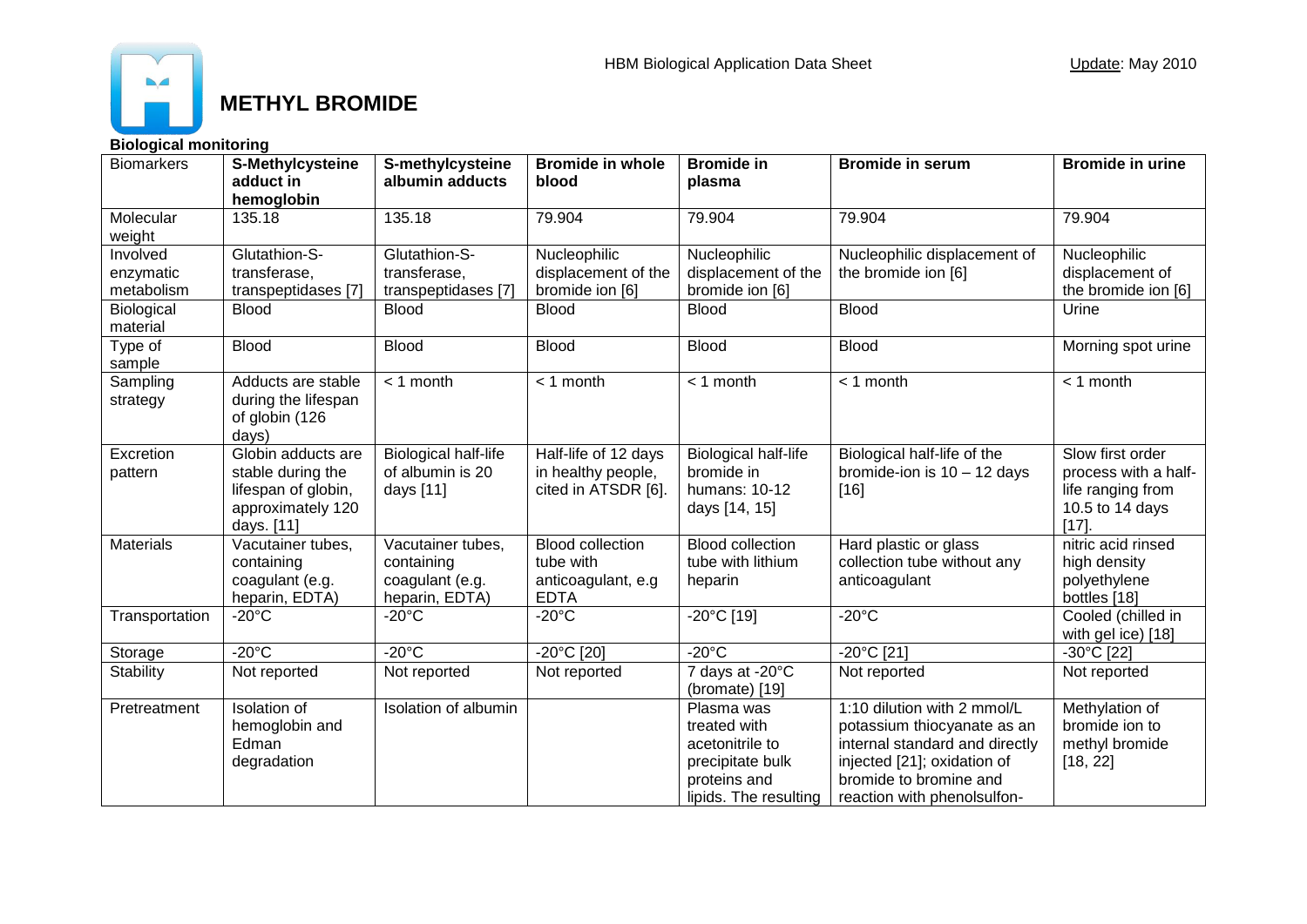

|                   |                         |                    |                           | actetonitrile extract               | phthalein followed by a            |                           |
|-------------------|-------------------------|--------------------|---------------------------|-------------------------------------|------------------------------------|---------------------------|
|                   |                         |                    |                           | was further                         | photometric determination          |                           |
|                   |                         |                    |                           | concentrated                        | [23]; filter the sample through    |                           |
|                   |                         |                    |                           | using nitrogen and                  | an 30 000 cut-off membrane         |                           |
|                   |                         |                    |                           | then diluted in                     | ultrafilter-paper [24]; ultra      |                           |
|                   |                         |                    |                           | water [19]                          | filtration cartridge to remove     |                           |
|                   |                         |                    |                           |                                     | substances with > 10000            |                           |
|                   |                         |                    |                           |                                     | Dalton and centrifuged at          |                           |
|                   |                         |                    |                           |                                     | 3000 rpm for 5 min [25]            |                           |
| Measurement       | <b>HPLC</b> with        | <b>HPLC</b> with   | <b>GC-MS [27]</b>         | <b>IC-ICP-MS [19]</b>               | Photometric method                 | <b>ECD-GC [22]</b>        |
| principle         | precolumn               | precolumn          |                           |                                     | absorption was measured at         | <b>ICP-MS [18]</b>        |
|                   | fluorescent             | fluorescent        |                           |                                     | 589 nm [23]; capillary             |                           |
|                   | derivatization [11];    | derivatization[11] |                           |                                     | electropherograph P/ACE-           |                           |
|                   | LC/ESMS/SIM [26]        |                    |                           |                                     | MDQ with a diode array             |                           |
|                   |                         |                    |                           |                                     | detector [21]; Ion-chroma-         |                           |
|                   |                         |                    |                           |                                     | tography (IC) [24] HPLC [25]       |                           |
| Aliquot for 1     | 9 mL [11]               | 9 mL [11]          | 1 mL                      | 1 mL $[19] - 10$ mL                 | 400 µL [23]; ≥ 30 µL [21]; 0.5     | 0.25 mL [28]              |
| analysis          | 2 mL [26]               |                    |                           |                                     | mL [24]; 150 µL [25]               | 1 mL [18]                 |
| Limit of          | LOD: 200 fmol           | LOD: 200 fmol [11] | LOD: 1000 µg/L            | 5 µg/L (method                      | LOD: 1000 µg/L (photometry)        | LOD: $10 \mu g / L$       |
| quantification    | (HPLC with              |                    | (GC-MS) [27]              | reporting limit) [19]               | [23]; $4000 \mu g/L$ (capillary    | (ECD-GC) [28]             |
|                   | precolumn               |                    | LOQ: 2000 µg/L            | 1 µg/L (instrument                  | electropherograph P/ACE-           | LOD: 100 µg / L           |
|                   | fluorescent             |                    | (GC-MS) [27]              | detection limit) [19]               | MDQ ) [21]; 20 µg/L (IC) [24];     | (ICP-MS) [18]             |
|                   | derivatization) [11]    |                    |                           |                                     | 5000 µg/L (HPLC) [25]              |                           |
|                   | LOD: $2 \text{ nmol/g}$ |                    |                           |                                     | LOQ: 8000 µg/L (capillary          |                           |
|                   | globin (HPLC-MS-        |                    |                           |                                     | electropherograph P/ACE-           |                           |
|                   | MS) [29]                |                    |                           |                                     | MDQ ) [21]                         |                           |
| Recommended       | Adjustment for          | Adjustment for     | n/a                       | n/a                                 | n/a                                | Adjustment for            |
| adjustments       | globin                  | globin             |                           |                                     |                                    | specific gravity [22]     |
| Preferred units   | ng/g globin             | ng/g globin        | mg/L                      | µg/L [19]                           | mmol/L                             | nmol / mol                |
| for expression    |                         |                    |                           |                                     |                                    | creatinine                |
| of results        |                         |                    |                           |                                     |                                    |                           |
| Conversion        | n/a                     | n/a                | $1 \mu g / L = 1.25 * 10$ | $1 \mu g / L = 1.25 \times 10^{-7}$ | 1 µg / L = 1.25 $*10^{-2}$ µmol /L | $1 \mu g / L = 1.25 * 10$ |
| factor            |                         |                    | umol/L                    | $2 \mu$ mol/L                       |                                    | µmol/L                    |
|                   |                         |                    |                           |                                     |                                    |                           |
| Biological        | n/a                     | n/a                | n/a                       | n/a                                 | n/a                                | n/a                       |
| exposure value    |                         |                    |                           |                                     |                                    |                           |
| <b>US</b>         |                         |                    |                           |                                     |                                    |                           |
| <b>Biological</b> | n/a                     | n/a                | n/a                       | n/a                                 | n/a                                | n/a                       |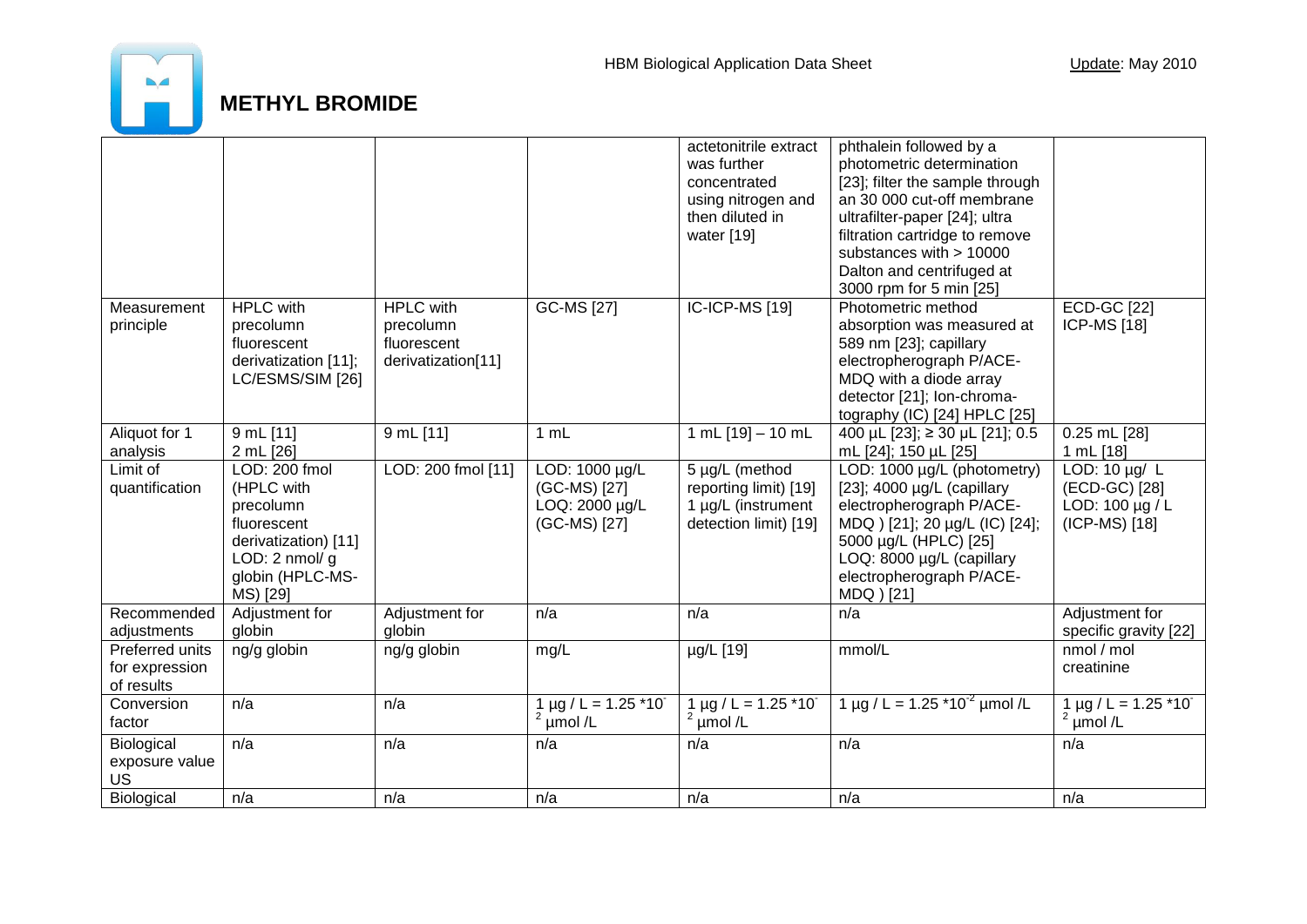

| exposure value<br>Germany [30] |                                                                                                                                                           |                                                          |                                                                             |                |                                                                                                                                                                   |                                                                                           |  |
|--------------------------------|-----------------------------------------------------------------------------------------------------------------------------------------------------------|----------------------------------------------------------|-----------------------------------------------------------------------------|----------------|-------------------------------------------------------------------------------------------------------------------------------------------------------------------|-------------------------------------------------------------------------------------------|--|
| Background<br>level            | 16.4 nmol / g<br>globin [31]                                                                                                                              | $3.9 +/- 1.9$ µmol/l<br>(range 1.4--6.5)<br>umol/l) [32] | $5.3 \pm 1.4$ mg/L<br>(mean $\pm$ SD)<br>(range: 2.5 to 11.7)<br>mg/L) [33] | 5 -7 mg/L [19] | $4.13 \pm 1.05$ mg/L (mean<br>serum bromide level $\pm$ SD)<br>(Germany, base don a group<br>of 64 healthy and non-<br>occupationally exposed<br>volunteers) [23] | $3.9 \pm 1.1$ mg/g<br>creatinine (average<br>$\pm$ SD) (USA, based<br>on 7 controls) [18] |  |
| Possible                       | Occupational exposure to methyl bromide or other industrial products such as 1-bromopropane, 2-bromopropane and ethyl bromide. Fruit                      |                                                          |                                                                             |                |                                                                                                                                                                   |                                                                                           |  |
| confounders                    | and vegetables are sometimes fumigated with methyl bromide.                                                                                               |                                                          |                                                                             |                |                                                                                                                                                                   |                                                                                           |  |
| Remarks                        | Not specific for methyl bromide exposure: bromide is also formed after exposure to among others 1-bromopropane, 2-bromopropane<br>and ethyl bromide [22]. |                                                          |                                                                             |                |                                                                                                                                                                   |                                                                                           |  |
|                                | Half-life of bromide ion in rats is dependent on the chloride status of the rat (Bromide half-lives varied from 2.5 days at high-chloride                 |                                                          |                                                                             |                |                                                                                                                                                                   |                                                                                           |  |
|                                | intake, via 3.5 days at normal dietary chloride intake, to 25 days at low-chloride intake)                                                                |                                                          |                                                                             |                |                                                                                                                                                                   |                                                                                           |  |
|                                | About 25% of the population in Western countries are so-called "non-conjugators",<br>3.                                                                   |                                                          |                                                                             |                |                                                                                                                                                                   |                                                                                           |  |
|                                | i.e., possess little or none of this enzyme which catalyzes the reaction                                                                                  |                                                          |                                                                             |                |                                                                                                                                                                   |                                                                                           |  |
|                                | between methyl bromide and glutathione [1]                                                                                                                |                                                          |                                                                             |                |                                                                                                                                                                   |                                                                                           |  |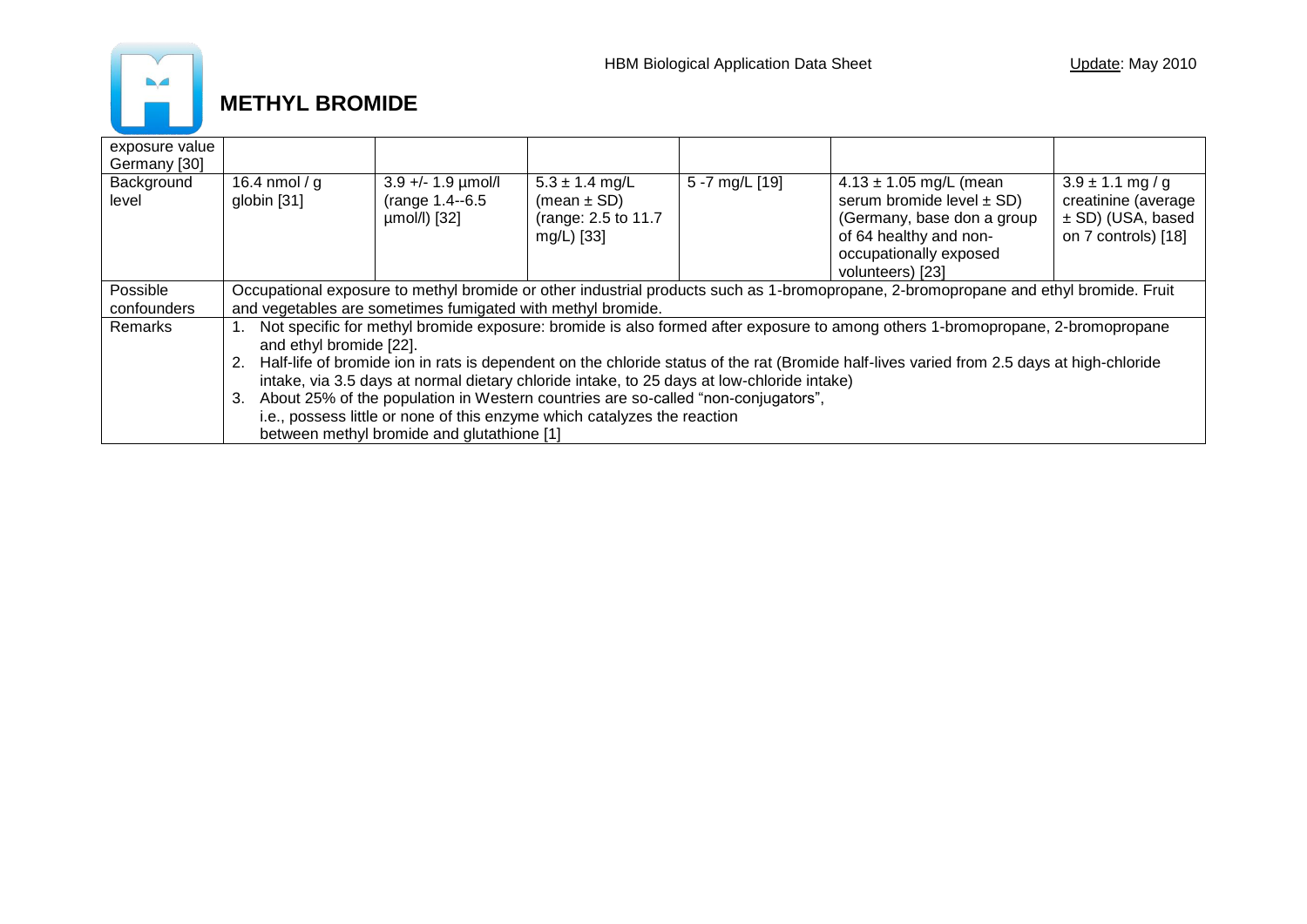

#### **References**

- 1. DePierre JW. Mammalian Toxicity of Organic Compounds of Bromine and Iodine. The Handbook of Environmental Chemistry. 2003;3:205 - 51.
- 2. Medinsky MA, Dutcher JS, Bond JA, Henderson RF, Mauderly JL, Snipes MB, et al. Uptake and excretion of [14C]methyl bromide as influenced by exposure concentration. Toxicol Appl Pharmacol. 1985 Apr;78(2):215-25.
- 3. Hezemans-Boer M, Toonstra J, Meulenbelt J, Zwaveling JH, Sangster B, van Vloten WA. Skin lesions due to exposure to methyl bromide. Arch Dermatol. 1988 Jun;124(6):917-21.
- 4. Yamamoto O, Hori H, Tanaka I, Asahi M, Koga M. Experimental exposure of rat skin to methyl bromide: a toxicokinetic and histopathological study. Arch Toxicol. 2000 Feb;73(12):641-8.
- 5. Medinsky MA, Bond JA, Dutcher JS, Birnbaum LS. Disposition of [14C]methyl bromide in Fischer-344 rats after oral or intraperitoneal administration. Toxicology. 1984 Sep 14;32(3):187-96.
- 6. ATSDR. Toxicological profile for bromomethane. 1992. http://www.atsdr.cdc.gov/
- 7. Garnier R, Rambourg-Schepens MO, Muller A, Hallier E. Glutathione transferase activity and formation of macromolecular adducts in two cases of acute methyl bromide poisoning. Occup Environ Med. 1996 Mar;53(3):211-15.
- 8. IARC. Agents reviewed by the IARC monographs, volumes 1-99. 2008 12-05 [cited; Available from:
- 9. Kaneda M, Hojo H, Teramoto S, Maita K. Oral teratogenicity studies of methyl bromide in rats and rabbits. Food Chem Toxicol. 1998 May;36(5):421-7.
- 10.Kaneda M, Hatakenaka N, Teramoto S, Maita K. A two-generation reproduction study in rats with methyl bromide-fumigated diets. Food Chem Toxicol. 1993 Aug;31(8):533-42.
- 11.Müler AMF, Hallier E, Westphal G, Schröder KR, Bolt HM. Determination of methylated globin and albumin for biomonitoring of exposure to methylating agents using HPLC with precolumn fluorescent derivatization. Fresenius J Anal Chem. 1994;350:712 - 5.
- 12.Hori H, Hyakudo T, Oyabu T, Ishimatsu S, Yamato H, Tanaka I. Effects of inhaled methyl bromide gas on the metabolic system and kinetics of bromine ion in rats. J Uoeh. 2002 Jun 1;24(2):151-60.
- 13.Honma T, Miyagawa M, Sato M, Hasegawa H. Neurotoxicity and metabolism of methyl bromide in rats. Toxicol Appl Pharmacol. 1985 Nov;81(2):183-91.
- 14.Rauws AG. Pharmacokinetics of bromide ion--an overview. Food Chem Toxicol. 1983 Aug;21(4):379-82.
- 15.Sangster B, Blom JL, Sekhuis VM, Loeber JG, Rauws AG, Koedam JC, et al. The influence of sodium bromide in man: a study in human volunteers with special emphasis on the endocrine and the central nervous system. Food Chem Toxicol. 1983 Aug;21(4):409-19.
- 16.Hustinx WN, van de Laar RT, van Huffelen AC, Verwey JC, Meulenbelt J, Savelkoul TJ. Systemic effects of inhalational methyl bromide poisoning: a study of nine cases occupationally exposed due to inadvertent spread during fumigation. Br J Ind Med. 1993 Feb;50(2):155-9.
- 17.Ryan M, Baumann RJ. Use and monitoring of bromides in epilepsy treatment. Pediatr Neurol. 1999 Aug;21(2):523-8.
- 18.Hanley KW, Petersen M, Curwin BD, Sanderson WT. Urinary bromide and breathing zone concentrations of 1-bromopropane from workers exposed to flexible foam spray adhesives. Ann Occup Hyg. 2006 Aug;50(6):599-607.
- 19.Quinones O, Snyder SA, Cotruvo JA, Fisher JW. Analysis of bromate and bromide in blood. Toxicology. 2006 Apr 17;221(2-3):229-34.
- 20.Corina DL, Ballard KE, Grice D, Eade OE, Lucas K. Bromide measurement in serum and urine by an improved gas chromatographic method. J Chromatogr. 1979 Mar 1;162(3):382-7.
- 21.Pascali JP, Trettene M, Bortolotti F, de Paoli G, Gottardo R, Tagliaro F. Direct analysis of bromide in human serum by capillary electrophoresis. J Chromatogr B Analyt Technol Biomed Life Sci. 2006 Jul 24;839(1-2):2-5.
- 22.Kawai T, Zhang ZW, Moon CS, Shimbo S, Watanabe T, Matsuda-Inoguchi N, et al. Comparison of urinary bromide levels among people in East Asia, and the effects of dietary intakes of cereals and marine products. Toxicol Lett. 2002 Aug 5;134(1-3):285-93.
- 23.Muller M, Reinhold P, Lange M, Zeise M, Jurgens U, Hallier E. Photometric determination of human serum bromide levels--a convenient biomonitoring parameter for methyl bromide exposure. Toxicol Lett. 1999 Jun 30;107(1-3):155-9.
- 24.Michigami Y, Yamamoto Y, Ueda K. Determination of nitrite, sulphate, bromide and nitrate in human serum by ion chromatography. Analyst. 1989 Oct;114(10):1201-5.